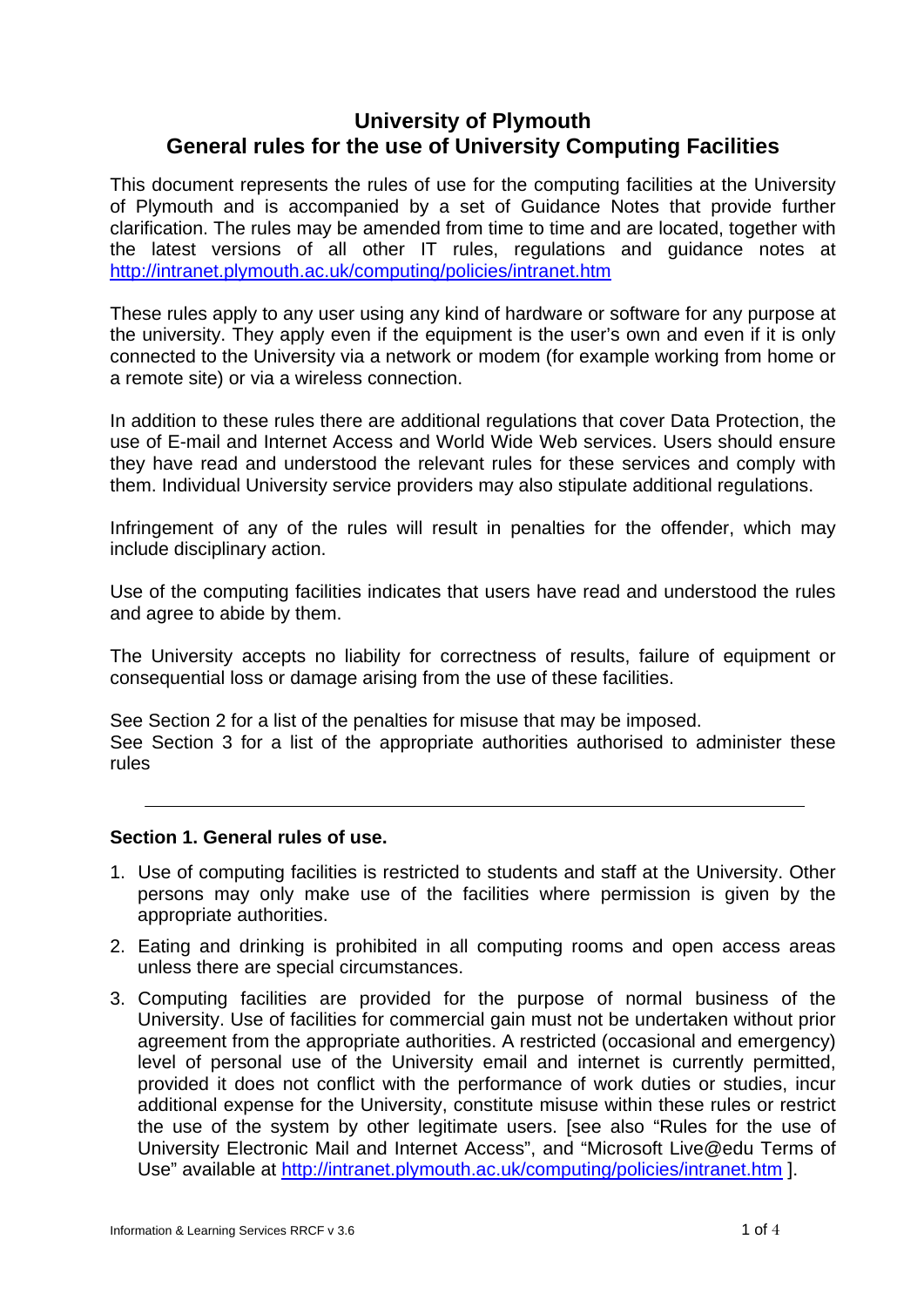- 4. Users may only use the computing facilities under the account name and password allocated to them. Access to or use of any other account is strictly prohibited even if the account owner has given their permission. The sole exception to this is where it is necessary for a support staff member, authorised by the appropriate authorities, to access an account in order to rectify technical problems with that account.
- 5. Users are expected to take all reasonable precautions to prevent unauthorised use of their account by another person. This includes, but is not limited to: safeguarding their username and password, changing their password on a regular basis and ensuring that they correctly log out of their account when they are not actively using it.
- 6 All users are directly responsible for the use of their accounts. Any and all actions carried out using that account are the direct responsibility of the account holder. This applies regardless of the person who actually carried them out.
- 7 Users may only make use of computing resources (hardware, software, data storage) directly permitted to them. Use of, or attempted access to, other resources without prior permission is strictly prohibited. The use of unauthorised wireless access points within the confines of the University is prohibited unless prior permission has been obtained via the support desk. Attempts to modify or otherwise alter the configuration of the facilities provided is also strictly prohibited however, where there is a genuine work requirement, users are allowed to connect additional peripherals to Desktop Leased PCs.
- 8 Users must not cause any form of damage or interruption, wilful or otherwise, to any part of the University computing resources. This includes, but is not limited to, any and all hardware, software or infrastructure resources or security systems associated with the computing facilities. Attempts to move the location of any Desktop leased PC is strictly prohibited.
- 9 Users must not knowingly, through use or personal behaviour, cause any annoyance, inconvenience, offence, distress or nuisance to other users of those facilities or individuals within or outside the University. Nor shall they do anything that may bring the University into disrepute.
- 10 Unauthorised viewing, storage or transmission of offensive or illegal material, including digital pornography, is prohibited. Written authorisation must be obtained from the appropriate authorities if there is a genuine requirement to view, store or transmit such material.
- 11 Users may only use the hardware and software authorised by the University and must adhere to the terms of licensing agreements as well as the conditions set out in the document "User Acknowledgement of Third Party Rights", available at http://intranet.plymouth.ac.uk/computing/policies/intranet.htm The dissemination, installation or use of any other software or hardware is strictly prohibited unless previously approved by the appropriate authorities. This includes any and all shareware, freeware or other publicly distributed software. The relevant authorities should be contacted to request the inclusion of additional resources. The sole exception to this is where staff, for academic reasons, wish to install properly licensed specialist software on Desktop leased PCs.
- 12 Any data which falls within the category of "personal data", as defined by the Data Protection Act 1998, must be declared to the appropriate authorities prior to its storage or processing where this is being processed for University business. All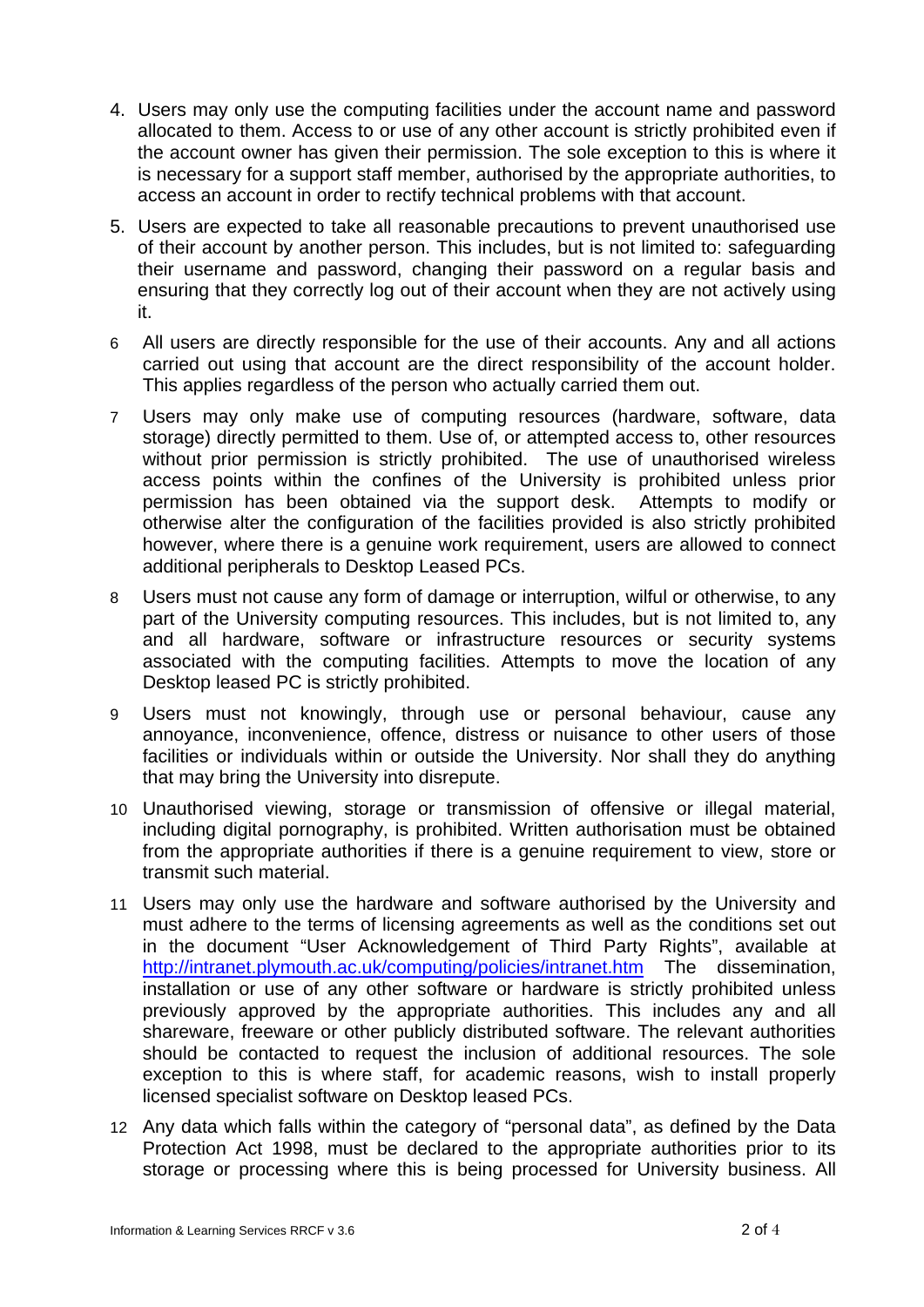principles of the Act must be complied with and practices relating to the data maintained in accordance with its data protection notification. Where you are processing personal data for personal purposes you will be responsible for this. Users should also be aware of the University policy with regard to the principals and protocols for data exchange as well as the processing of anonymised activity data regarding the use of bibliographic resources. Further detail is available in the accompanying guidance notes to these General Rules.

13 In order to carry out its normal business practice, the University retains the right for staff members, authorized by the appropriate authorities, to monitor network activity for the purpose of ensuring correct operation of computing and telecommunication systems and compliance with acceptable use policies. In addition, authorised staff may access and / or read any information stored on any device connected to the University network. Where necessary access to files may be denied or files may be moved, deleted or copies taken in order to safeguard the integrity of the computing facilities. [see also "Rules for the use of University Electronic Mail and Internet Access", available at http://intranet.plymouth.ac.uk/computing/policies/intranet.htm ].

Additionally users are expected to be aware of, and comply with University policies, JANET Acceptable Use Policy http://www.ja.net/services/publications/policy/aup.html Microsoft Live@edu Terms of Use (if applicable) and all existing UK legislation relevant to the use of the computing facilities.

This includes, but is not limited to:

- Obscene Publications Act 1959 & 1964
- Copyright, Designs and Patents Act 1988
- Computer Misuse Act 1990
- Telecommunications Act 1984
- Interception of Communications Act 1985
- Public Order Act 1984
- Race Relations Act 1976
- Sex Discrimination Act 1975
- Defamation Act 1996
- Disability Discrimination Act 2005
- Special Educational Needs and Disability Act 2001
- Criminal Justice Act 1988
- Data Protection Act 1998
- Human Rights Act 1998
- Freedom of Information Act 2000
- Regulation of Investigatory Powers Act 2000 & Telecommunications (Lawful Business Practice) (Interception of Communications) Regulations 2000
- Terrorism Act 2006
- University Code of Practice on Freedom of Speech

# **Details of how to obtain these documents (in either electronic or paper format) are available from the University library or computing advisory points.**

# **Section 2. Penalties for infringement of the rules of use.**

In the event of any breach of the general rules of use, the University reserves the right to withdraw access to any or all computing resources on either a temporary or